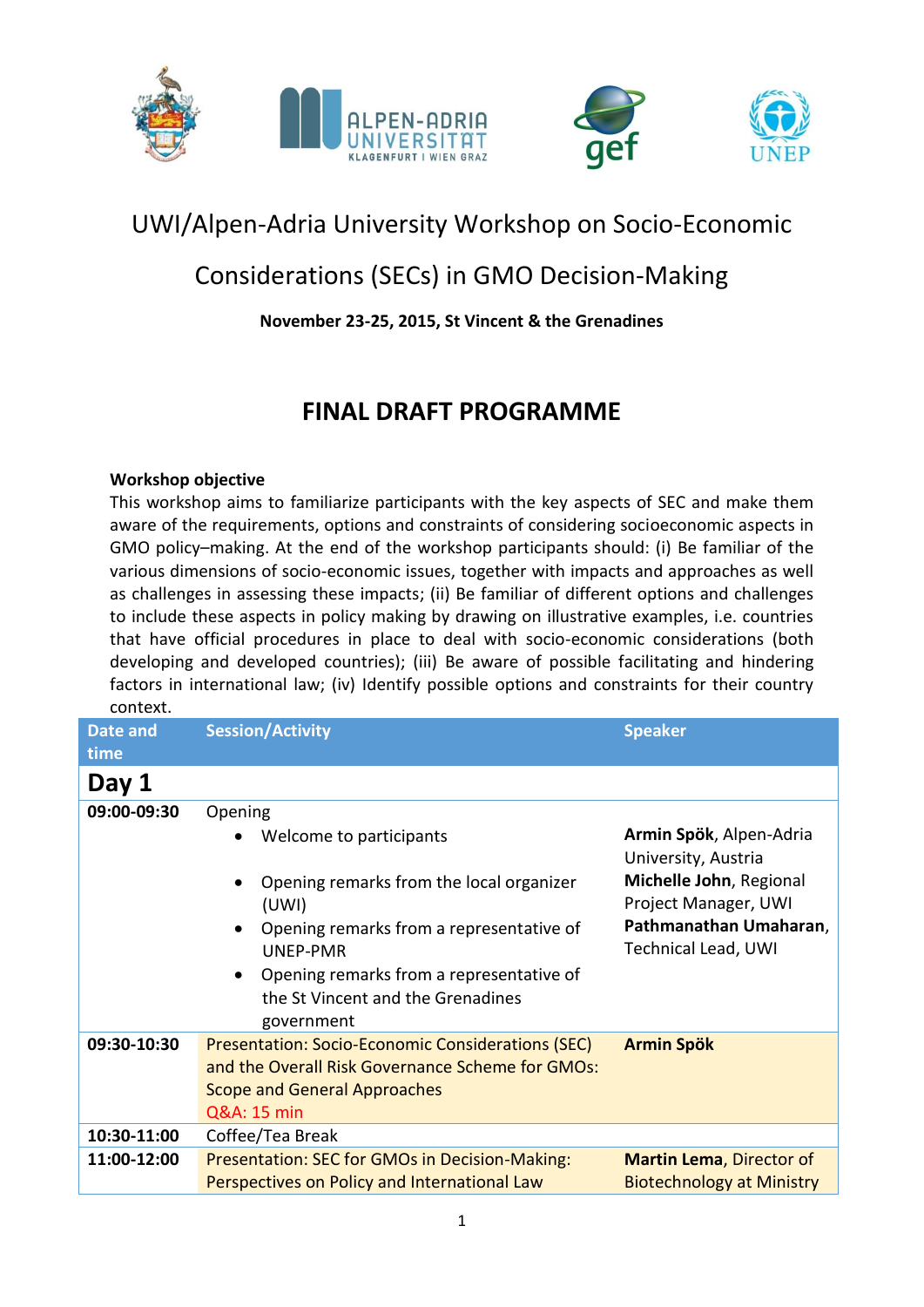|             | Q&A: 15 min                                                                                           | of Agriculture, Livestock<br>and Fisheries of Argentina |
|-------------|-------------------------------------------------------------------------------------------------------|---------------------------------------------------------|
| 12:00-12:30 | Presentation: SEC in Protocols to the Convention on                                                   | <b>Martin Lema</b>                                      |
|             | <b>Biological Diversity. Latest Developments</b>                                                      |                                                         |
|             | Q&A: 10 min                                                                                           |                                                         |
| 12:30-13:30 | Lunch Break                                                                                           |                                                         |
| 13:30-14:45 | Break-up groups                                                                                       | All resource persons                                    |
|             | Tentative topics:                                                                                     |                                                         |
|             | -Would SEC be of interest for countries in the                                                        |                                                         |
|             | Caribbean region?                                                                                     |                                                         |
|             | -Which socio-economic issues, if any, do you feel<br>should be a part of the GMO regulatory framework |                                                         |
|             | for your country?                                                                                     |                                                         |
|             | -Does your country have any experience with socio-                                                    |                                                         |
|             | economics in regulatory areas other than GMO?                                                         |                                                         |
| 14:45-15:15 | Report back to the plenary                                                                            |                                                         |
| 15:15-15:30 | Coffee/Tea Break                                                                                      |                                                         |
| 15:30-16:30 | Presentation: Evaluating social impacts for SEC in                                                    | <b>Rosa Binimelis, University</b>                       |
|             | <b>GMO Decision-Making: Approaches and</b>                                                            | of Vic-Central University of                            |
|             | <b>Methodologies</b>                                                                                  | Catalonia, Agroecology                                  |
|             | Q&A: 15 min                                                                                           | and Food Systems, Spain;                                |
|             |                                                                                                       | <b>GENOK-Centre for</b>                                 |
|             |                                                                                                       | <b>Biosafety, Norway</b>                                |
| 16:30-17:30 | Presentation: Evaluating economic impacts for SEC                                                     | Jonas Kathage, European                                 |
|             | in GMO Decision-Making: Approaches and                                                                | <b>GMO Socio-Economics</b>                              |
|             | <b>Methodologies</b>                                                                                  | Bureau (ESEB) at the Joint                              |
|             | Q&A: 15 min                                                                                           | <b>Research Centre (JRC) of</b>                         |
|             |                                                                                                       | the European Commission                                 |
| Day 2       |                                                                                                       |                                                         |
| 09:00-10:00 | Presentation: Evaluating ethical/moral/religious                                                      | <b>Martin Remondet, Haut</b>                            |
|             | impacts for SEC in GMO Decision-Making:                                                               | <b>Conseil des</b>                                      |
|             | <b>Approaches and Methodologies</b>                                                                   | Biotechnologies (HCB),                                  |
|             | <b>Q&amp;A: 15 min</b>                                                                                | <b>France</b>                                           |
| 10:00-10:30 | Presentation: Participation and transparency in<br><b>GMO decision-making for SEC</b>                 | <b>Martin Remondet</b>                                  |
|             | <b>Q&amp;A: 10 min</b>                                                                                |                                                         |
| 10:30-11:00 | Coffee/Tea Break                                                                                      |                                                         |
| 11:00-12:30 | Break-up groups                                                                                       | All resource persons                                    |
|             | Tentative topics:                                                                                     |                                                         |
|             | -Which of these evaluation approaches and                                                             |                                                         |
|             | methodologies could be undertaken in your                                                             |                                                         |
|             | country?                                                                                              |                                                         |
|             | -What kind of capacity would be needed to                                                             |                                                         |
|             | undertake such measurements?                                                                          |                                                         |
|             | -What regulatory challenges would the inclusion of                                                    |                                                         |
|             | SEC bring?                                                                                            |                                                         |
|             | -Whom do you think should be involved in decision-                                                    |                                                         |